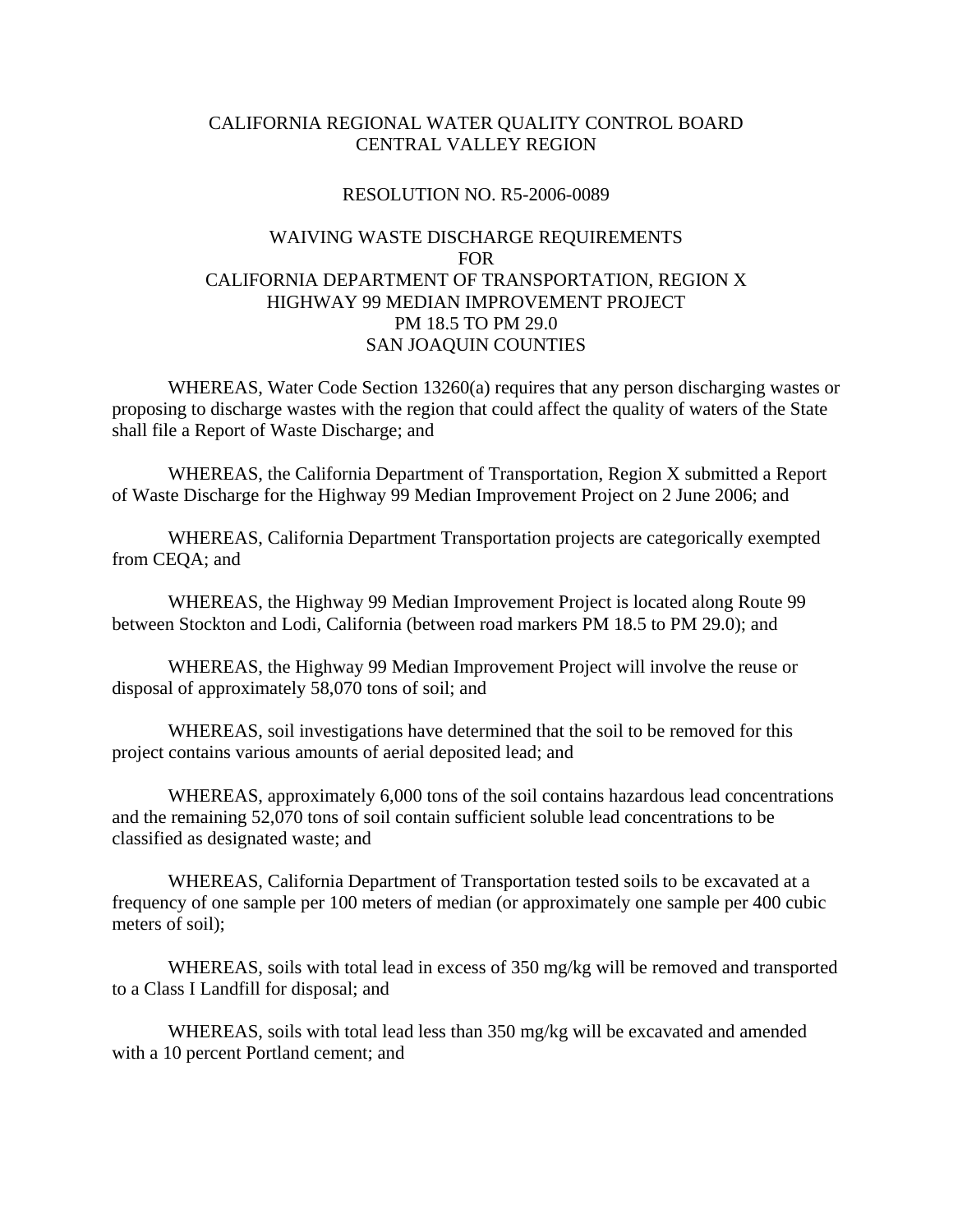WHEREAS, after amendment, soils will be sampled and tested at a frequency of one sample per 50 meters of median (or approximately one sample per 200 cubic meters of soil) or at a frequency to provide sufficient samples for statistical analyses of the amended soil data set; and

 WHEREAS, the amended soils will be reused as engineered fill beneath pavement or beneath vegetated embankments; and

 WHEREAS, when placed the amended soils will be compacted to a relative compaction of 90% using a sheepsfoot compactor; and

 WHEREAS, if used in embankments the amended, compacted soils will be placed on no more than a 2:1 slope, and covered with a minimum of 0.3 meters of topsoil and;

 WHEREAS, investigation has shown that depths to groundwater in the area of the project exceed 50 feet; and

 WHEREAS, the Regional Water Quality Control Board, Central Valley Region (hereafter Regional Board) has a statutory obligation to prescribe waste discharge requirements except where a waiver is not against the public interest; and

 WHEREAS, the Regional Board has determined that by amending the soils with 10% Portland cement and placing the compacted soil under pavement or vegetated embankments the discharge poses little or no threat to water quality; and

 WHEREAS, the Regional Board held a hearing on 4 August 2006 and considered all evidence concerning this matter:

 RESOLVED, that the California Regional Water Quality Control Board, Central Valley Region, waives waste discharge requirements for the California Department Transportation Highway 99 Median Improvement Project between road markers PM 18.5 and PM 29, subject to the following conditions:

- 1. The discharge of soils shall not create a condition of pollution or nuisance as defined in Section 13050, California Water Code; and
- 2. After amendment, soils shall be sampled and tested at a frequency of one sample per 50 meters of median (or approximately one sample per 200 cubic meters of soil) or at a frequency to provide sufficient samples for statistical analyses of the amended soil data set; and
- 3. Those soils total lead with concentrations in excess of 350 mg/kg will be removed for disposal at an appropriate landfill; and